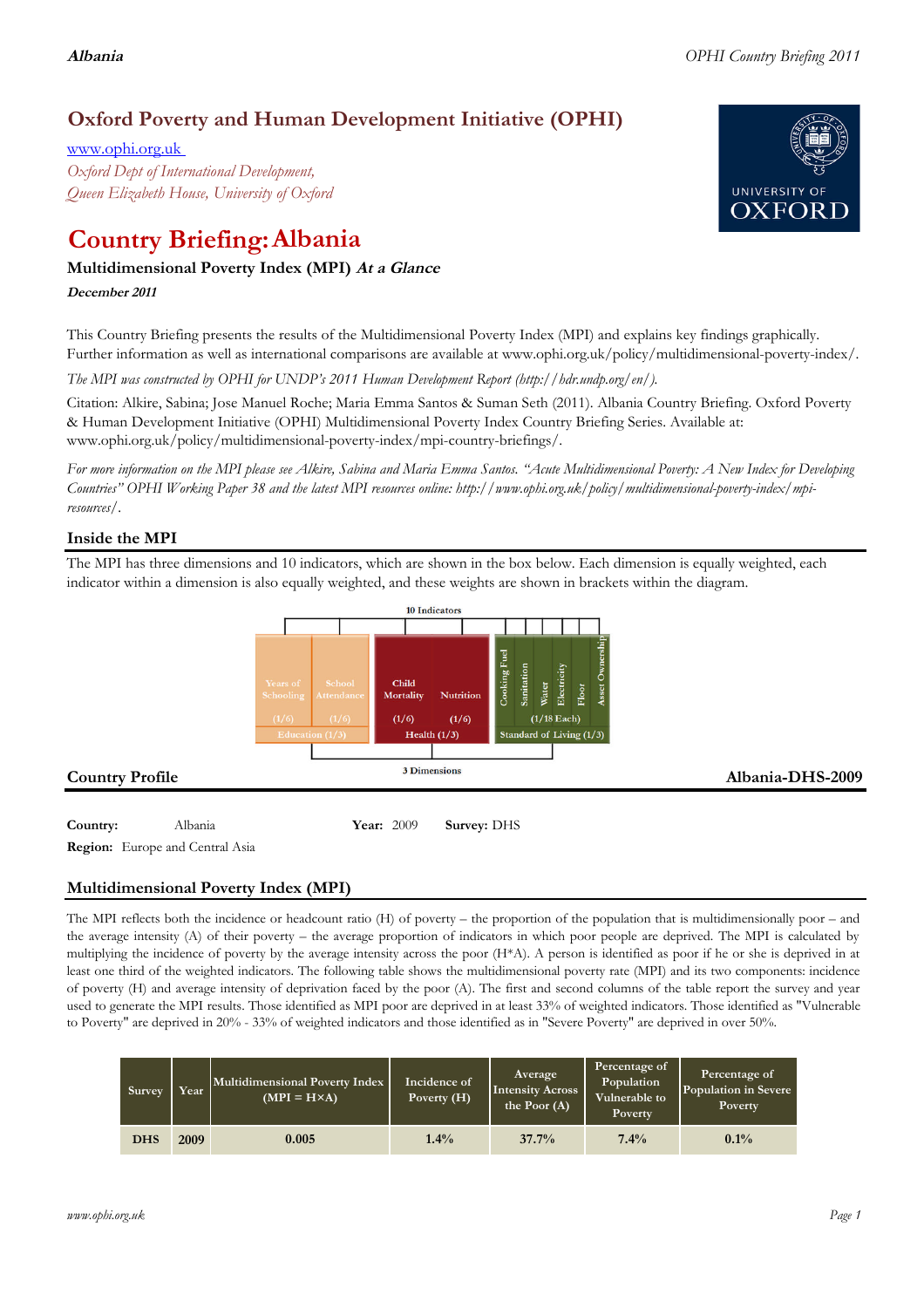### **Comparing the MPI with Other Poverty Measures**

Column chart A compares the poverty rate using the MPI with three other commonly used poverty measures. The height of the first column denotes the percentage of people who are MPI poor (also called the incidence or headcount ratio). The second and third columns denote the percentages of people who are poor according to the \$1.25 a day income poverty line and \$2.00 a day line, respectively. The final column denotes the percentage of people who are poor according to the national income poverty line. The table on the right-hand side reports various descriptive statistics for the country. The statistics shaded in khaki/olive are taken from the year closest to the year of the survey used to calculate the MPI. The year is provided below each column in chart A.



|                 |                         | Summary                                                                                                                                                   |          |  |  |
|-----------------|-------------------------|-----------------------------------------------------------------------------------------------------------------------------------------------------------|----------|--|--|
| erty Measures   |                         | 0.005<br>Multidimensional Poverty Index                                                                                                                   |          |  |  |
|                 |                         | Percentage of MPI Poor (H)                                                                                                                                | $1.4\%$  |  |  |
|                 | 12.4%                   | Average Intensity of Deprivation (A)                                                                                                                      | 37.7%    |  |  |
|                 |                         | Percentage of Income Poor (\$1.25 a day) <sup><math>\ddagger</math></sup>                                                                                 | $0.6\%$  |  |  |
|                 |                         | Percentage of Income Poor (\$2.00 a day) <sup><math>\bar{x}</math></sup>                                                                                  | 4.3%     |  |  |
| 4.3%            |                         | Percentage of Poor (National Poverty Line) <sup>#</sup>                                                                                                   | $12.4\%$ |  |  |
|                 |                         | Human Development Index 2011*                                                                                                                             | 0.739    |  |  |
| US\$2 a day     | <b>National Poverty</b> | $HDI$ rank*                                                                                                                                               | 70       |  |  |
| 2008            | Line<br>2008            | $HDI category*$                                                                                                                                           | High     |  |  |
| <b>⁄Ieasure</b> |                         | $\pm$ The World Bank (2011). "World Development Indicators." Washington, DC.<br>* UNDP (2011). "Human Development Report", Statistical Table 1. New York. |          |  |  |

te: For population figures and numbers of MPI poor people, consult the tables on OPHI's te: http://www.ophi.org.uk/policy/multidimensional-poverty-index/

### **Comparing the MPI with Other Poverty Measures**

Column chart B shows the percentage of people who are MPI poor (also called the incidence or headcount) in the 109 developing countries analysed. The column denoting this country is dark, with other countries shown in light grey. The dark dots denote the percentage of people who are income poor according to the \$1.25 a day poverty line in each country. The graph above tells you the year this data comes from. Dots are only shown where the income data available is within three years of the MPI survey year.



**B. Headcounts of MPI Poor and \$1.25/day Poor**



*www.ophi.org.uk Page 2*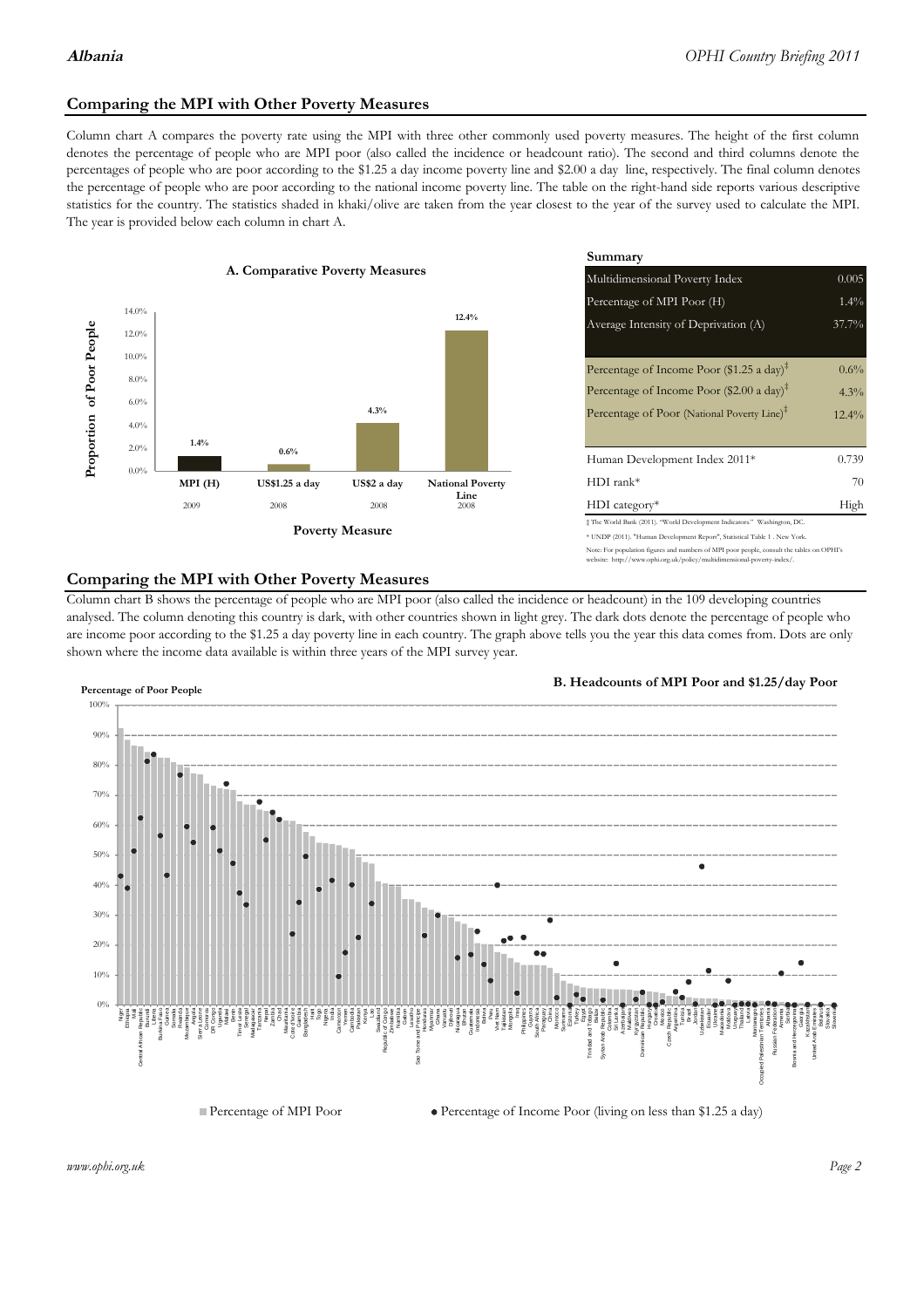### **Incidence of Deprivation in Each of the MPI Indicators**

The MPI uses 10 indicators to measure poverty in three dimensions: education, health and living standards. The bar chart to the left reports the proportion of the population that is poor and deprived in each indicator. We do not include the deprivation of non-poor people. The spider diagram to the right compares the proportions of the population that are poor and deprived across different indicators. At the same time it compares the performance of rural areas and urban areas with that of the national aggregate. Patterns of deprivation may differ in rural and urban areas.







### **Composition of the MPI**

The MPI can be broken down to see directly how much each indicator contributes to multidimensional poverty. The following figure shows the composition of the MPI using a pie chart. Each piece of the pie represents the percentage contribution of each indicator to the overall MPI of the country. The larger the slice of the pie chart, the bigger the weighted contribution of the indicator to overall poverty.